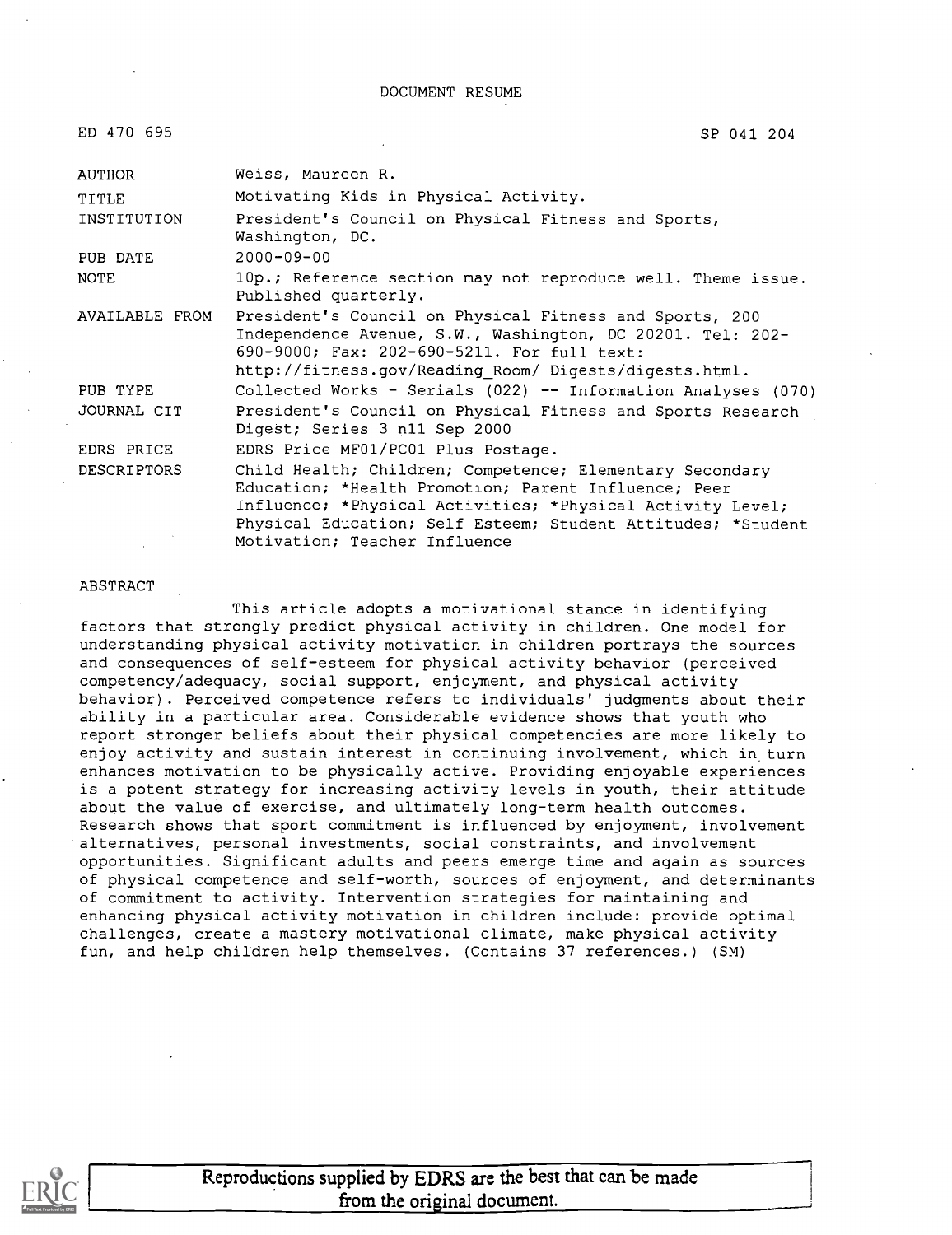# Research Digest

# Motivating Kids in Physical Activity

President's Council on Physical Fitness and Sports

U.S. DEPARTMENT OF EDUCATION<br>Office of Educational Research and Improvement<br>EDUCATIONAL RESOURCES INFORMATION<br>This document has been reproduced as<br>received from the person or organization

- originating it.
- **D** Minor changes have been made to improve reproduction quality.
- Points of view or opinions stated in this document do not necessarily represent official OERI position or policy.



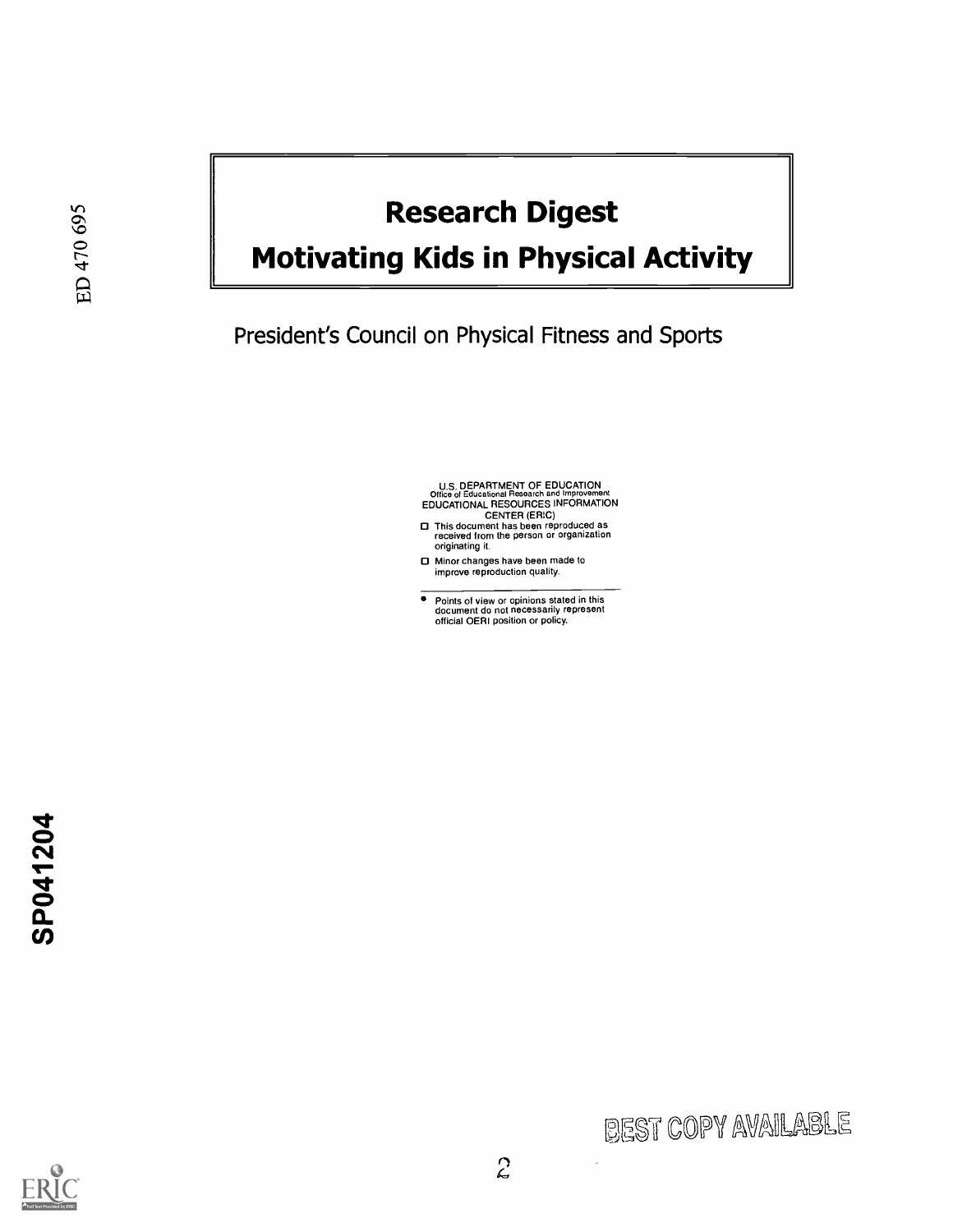

### Motivating Kids in Physical Activity

#### Introduction

For many years interest in children's physical activity has focused upon beneficial health-related outcomes, such as reduced risk of cardiovascular disease, osteoporosis, and obesity. From a social psychological vantage, however, the focus on *consequences* of physical activity precludes an understanding of the *determinants* of physical activity behavior. That is, what *motivates* children and teenagers to continue and sustain physical activity levels? Why is there such a dramatic decline in physical activity during adolescence, and how can we stem the tide of declining physical activity levels? Such a motivational perspective hones in on possible intervention strategies that can be implemented by parents, teachers, coaches, and peer groups who play such an active role in the lives of youth in home, neighborhood, school, and sport contexts. Keeping kids motivated to participate in physical activities will then naturally lead to touted health outcomes. This article adopts a motivational stance in identifying the factors that strongly predict physical activity in kids.

The Guidelines for School and Community Programs to Promote Lifelong Physical Activity Among Young People (CDC, 1997) highlights the contributions that social-contextual, psychological, and emotional factors play in youths' physical activity behavior. Most notably, perceptions of competence (e.g., physical ability, physical appearance), enjoyment of physical activity, and social support by parents, teachers/coaches, and peers were cited as essential influences on physical activity in children and teenagers. Recent studies by sport and exercise psychologists provide empirical evidence for the role of these predictors of participation behavior, and specify the *mechanisms* by which these constructs effect change in behavior (Weiss, in press; Weiss & Ferrer-Caja, in press). Motivation is defined as behavioral choice, effort, persistence, and performance and can be translated to the physiological jargon of frequency, intensity, duration, and level of physical activity.

Research on reasons why children and adolescents participate in physical activity (leisure-time activity, organized sports) consistently points to three major motives (Weiss, 1993a; Weiss & Ferrer-Caja, in press). First, youths want to *develop and demonstrate physical competence*, such as athletic skills, physical fitness, and physical appearance. Second, gaining social acceptance and support including friendships, peer group acceptance, and approval, reinforcement, and encouragement by significant adults (parents, teachers, coaches) is key to initiating and continuing participation. Third, fun derived from participation maximizes positive and minimizes negative experiences related to physical activity. Enjoyment is likely to enhance the attractiveness of the current activity and decrease the appeal of alternative activities (e.g., gangs, at-risk behaviors). In sum, research findings suggest that interventions designed to enhance perceptions of competence, social support, and enjoyment will result in children and youth maintaining and increasing physical activity participation levels.

of global self-

domain.

#### Published quarterly by the President's Council on Physical Fitness and Sports Washington, D.C.  $\bigstar$ Guest Author: Maureen R. Weiss, Ph.D. Department of Human Services Curry School of Education University of Virginia Charlottesville, VA 22903 Co-Edited By: Drs. Chuck Corbin and Bob Pangrazi Arizona State University

#### A Model for Understanding Physical Activity Motivation in Kids

The three major reasons for participating in physical activity are captured within Susan Harter's (1987) model of self-esteem, which was adapted for the physical activity domain (Figure 1) by Weiss and Ebbeck (1996). This model portrays the sources and consequences of self-esteem for physical activity behavior. Perceived competence/adequacy and social support represent determinants of self-esteem, and enjoyment and physical activity behavior are outcomes.

5P



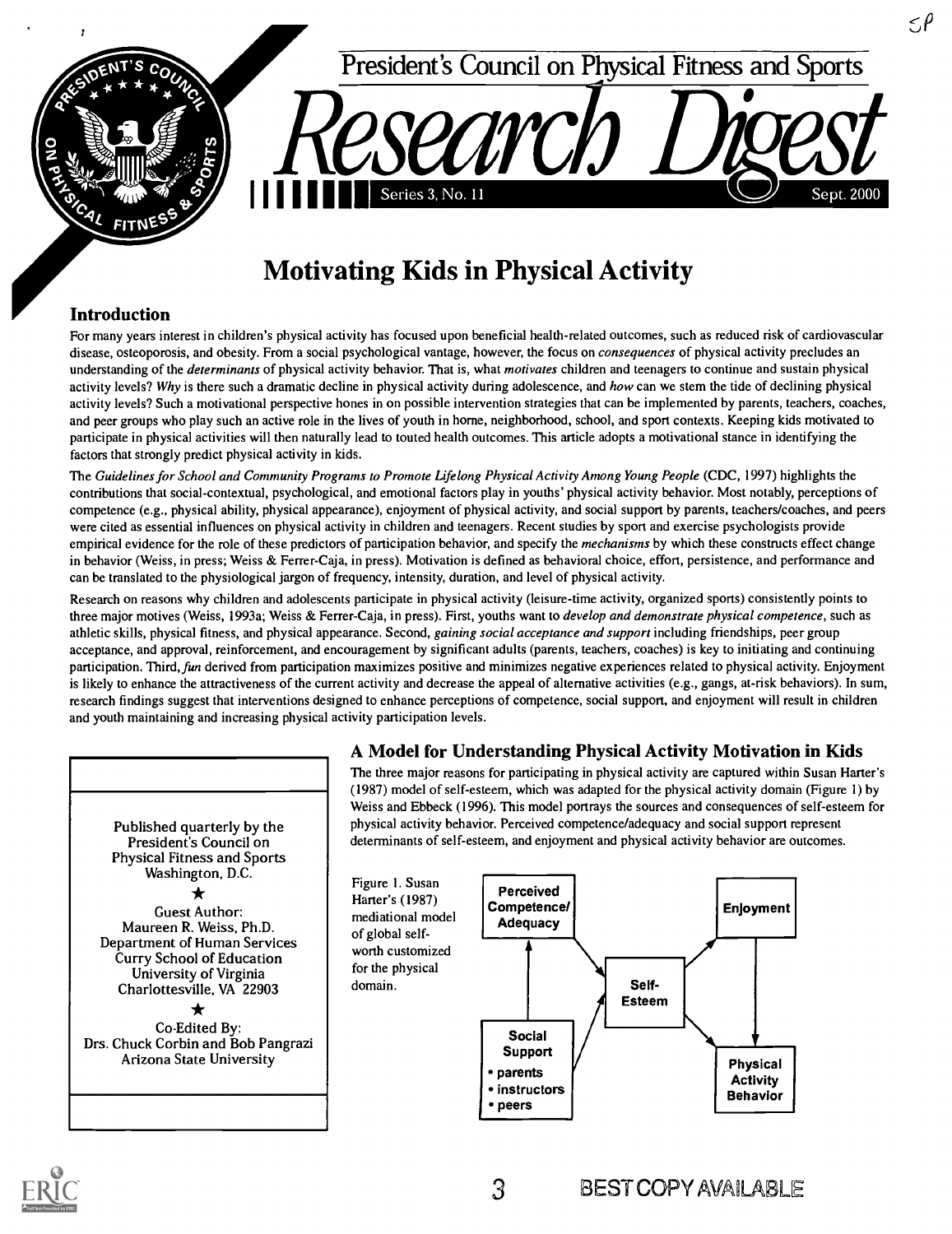The model is developmental in nature because of age and gender differences in level and sources of perceived competence, use of adults versus peers to judge competence and self-worth, and sources of physical activity enjoyment. This information is invaluable for customizing physical activity interventions to the cognitive, emotional, physical, and social maturity level of targeted youth. This point is especially salient because a developmental perspective is advocated by the CDC (1997) and sport science researchers (Horn & Claytor, 1993; Rowland, 1990; Weiss, in press), and ensures that the child or teenager is not viewed as a miniature adult. Given the powerful role of perceived competence, enjoyment, and significant adults and peers, discussion now turns to what we know about each topic and how we can maximize physical activity in children and teenagers.

#### Perceptions of Physical Competence

Perceived competence refers to individuals' judgments about their ability in a particular area such as school, peer relationships, or physical activity. Our interest is in perceived *physical* competence or how children evaluate how adequate they are in sports, physical attractiveness, and physical fitness. Considerable evidence shows that youth who report stronger beliefs about their physical competencies are more likely to enjoy activity and sustain interest in continuing involvement than children who report lower levels of physical competence (Weiss & Ebbeck, 1996; Weiss & Ferrer-Caja, in press). Greater enjoyment and interest, in turn, enhance children's motivation to be physically active.

Because perceived physical competence reliably predicts motivated behavior, one naturally may ask the question, "How do children know how physically capable they are? What information do youth access to form self-evaluations of ability? Such information is essential for understanding how to enhance perceived physical competence in youth. Several studies have sought to answer these questions (Weiss & Ferrer-Caja, in press). In physical activity or sport contexts, available information includes outcome, social, and internal sources. Outcome sources include things such as performance statistics, fitness testing standards, external rewards (e.g., trophies, ribbons), and event outcome (e.g., winning, finish place). Social sources include feedback and reinforcement from parents, teachers, and coaches, as well as evaluation by and comparison to peers. Internal sources include self-referencing such as skill improvement in relation to past performance, enjoyment of activity, effort exerted, and achievement of personal goals. Although each of these sources is available to youth in the physical domain, age and gender differences exist in the relative use of these sources (Horn & Harris, 1996).

Younger children (about ages 5-9 years) tend to use mastery of simple tasks, trying hard, enjoyment of activity, and feedback from parents as primary means by which to judge physical ability. For example, making contact with the ball, learning a new athletic skill, exerting effort in skill learning, and receiving parental approval for participation constitute sources of competence information for this age group. Over the course of the childhood and early adolescent years, a shift from these sources to peer comparison/evaluation and teacher/coach feedback emerges. Youth ages 10-15 years become more competitive and seek to do better than same-age peers. When their ability stacks up favorably to their classmates, this information conveys that they are physically competent. Because teachers and coaches express approval verbally and non-verbally in the presence of one's peer group, this source of information is yet another index

of physical achievement. In later adolescence, emphasis on social comparison and evaluation again shifts, this time to use of more internal sources. Teenagers ages l6 -18 years now depend more on achievement of self-set goals, attraction toward physical activity, and personal improvement as primary indicators of competence. Because of the public nature in which physical activity and sport takes place, peer comparison and teacher/coach feedback remain salient forms of self-judgment criteria.

Gender differences in criteria for judging physical competence do not emerge until the high school years (Horn & Harris, 1996). Boys cite competitive outcomes and speed and ease of learning new skills as more important than girls do. By contrast, teenage girls indicate greater use of internal sources (attraction toward physical activity, achievement of goals) and social sources (feedback and evaluation by adults and peers) more frequently. These trends in information sources by adolescent females and males are likely the result of differential socialization experiences.

These age and gender trends provide essential information for understanding the mechanisms by which children and adolescents come to evaluate their self-competencies in physical activity. More importantly, they offer a window for intervention strategies that should be effective for enhancing physical self-perceptions in children. In particular, creating an environment that will enhance children's perceived competence, and helping children help themselves by providing them with self regulation skills (e.g., goal setting) that allow them to independently enhance their own perceptions should translate to greater enjoyment, self-esteem, motivation, and physical activity behavior.

#### Enjoyment of Physical Activity

Rowland and Freedson (1994) urged that children and youth must develop a lifestyle of regular physical activity to maximize longterm health benefits. To do this, they argued, means "turning children on" to physical activity by making it enjoyable and keeping them coming back because of an intrinsic desire to be physically active. Providing enjoyable experiences is a potent strategy for increasing activity levels in youth, their attitude about the value of exercise, and ultimately long-term health outcomes. But what factors will enhance the probability that physical activity will be fun for children and youth? More specifically, what socialenvironmental and individual difference factors maintain or enhance children's interest in participating in physical activity (Weiss, 1993b)?

Scanlan and her colleagues have conducted several studies on sources of enjoyment among youth in various activities such as club volleyball, Little League baseball, age-group swimming, and highlevel figure skating (see Scanlan & Simons, 1992). Robust enjoyment sources included positive social interactions, support, and involvement from parents, coaches, and peers, self-perceptions of physical ability, social recognition of physical competence, effort exerted in learning and demonstrating skills, mastery and achievement of skills, and movement sensations. Movement sensations represent a unique component to physical activity experiences that are not found in other achievement domains (academic, music, art). Children and youth often report exhilaration from gliding through the water while swimming or skiing, negotiating a path while speeding on rollerblades, and flipping through the air in gymnastics and skating. We must be mindful of these particular sources of enjoyment as we seek to offer opportunities for experiencing fun.



4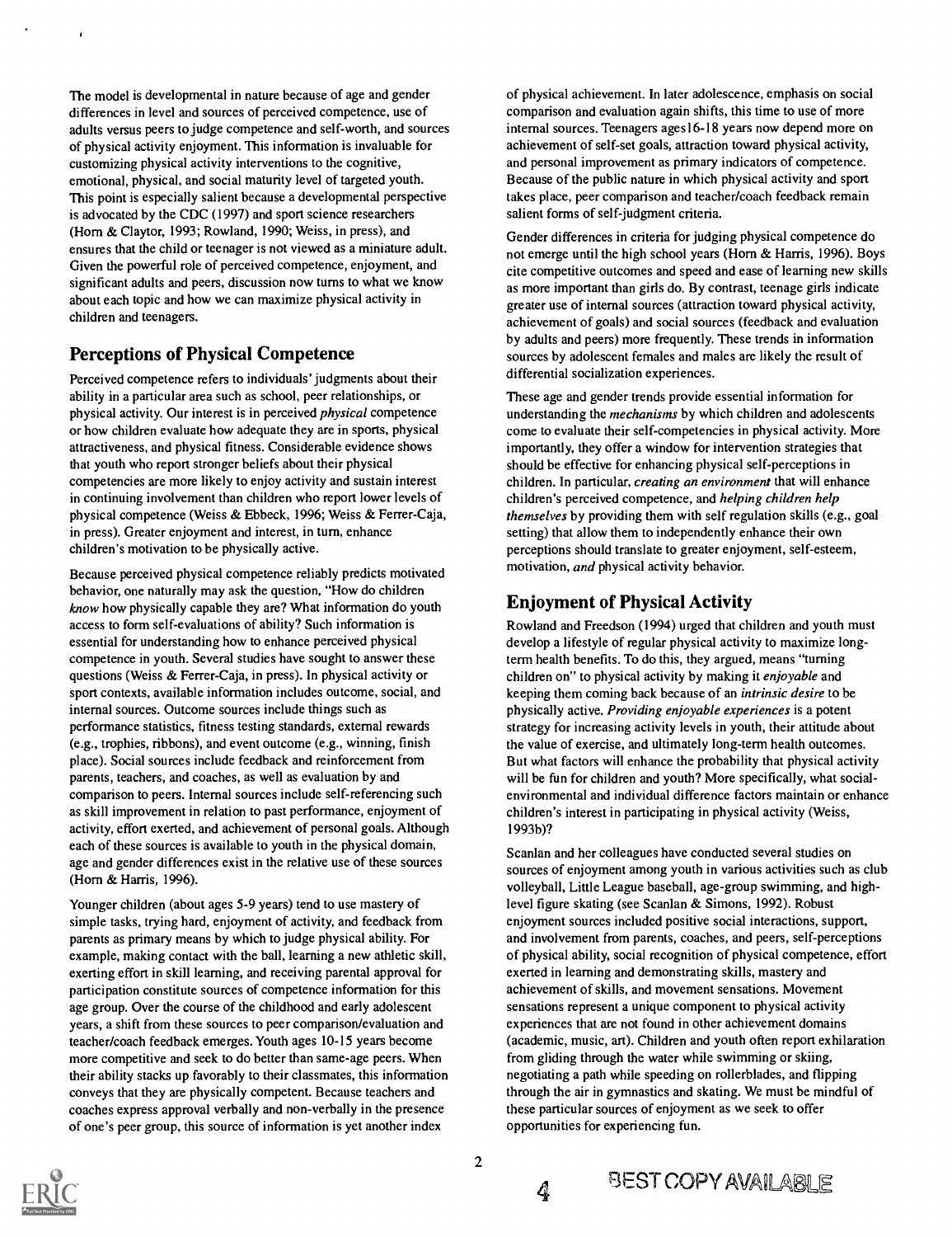Scanlan and Simons (1992) situated enjoyment within a larger model of motivation that they call the sport commitment model. Sport commitment is defined as the desire and resolve to continue participation in an activity (Scanlan, Carpenter, Schmidt, et al., 1993). The model consists of five determinants that influence commitment to an activity in a positive or negative way (see Figure 2). Sport enjoyment is defined as a positive affective response to an activity that reflects feelings of pleasure, liking, and fun. Involvement alternatives reflect attractiveness of other activities that could compete with continued participation in the current activity. Three constructs were identified as barriers to discontinuing one's current involvement. Personal investments pertain to the time, effort, energy, and any other resources that would be lost if participation in the activity was discontinued. Social constraints refer to perceived pressure from significant adults and peers to remain in the activity that instills a sense of obligation to continue involvement. Finally, involvement opportunities are the anticipated benefits afforded from continued participation in physical activity such as friendships, positive interactions with adults, skill mastery, and enhanced physical conditioning or appearance.





The positive relationship posited between social constraints and sport commitment resides upon the expected negative consequences that would occur if one were to cease their involvement in an activity. For example, Klint and Weiss (1986) found that young gymnasts were resistant to discontinuing their participation for fear of losing their gym friends and letting down their teammates and coaches. Similarly, Coakley and White (1992) found that female adolescents identified pressure from same-sex friends as a factor motivating them to stay involved in physical activity. In commitment studies conducted thus far, enjoyment has consistently emerged as the strongest predictor of children's and adolescents' resolve to continue sport and physical activity involvement.

#### Social Support from Parents, Teachers/Coaches, and Peers

Significant adults and peers have emerged time and again as sources of physical competence and self-worth, sources of enjoyment, and determinants of commitment to activity. Parents, teachers/coaches, and peers through their feedback, reinforcement, modeling, and structuring of opportunities have tremendous influence on children's perceptions of physical competence, enjoyment of

physical activity, self-esteem, motivation, and physical activity behaviors (level, frequency, intensity). In the last decade, considerable research has unveiled a better understanding of how these significant others exert influence on children's and teenagers' physical activity experiences (figure 3).



Figure 3. Influence of significant adults and peers on self-perceptions, enjoyment, and motivation

Parents. A number of studies illustrate a strong link between parental beliefs, expectancies, and behaviors with children's competency beliefs, enjoyment of and levels of physical activity (Brustad,1996a). Parents are especially important as transmitters of information about their child's competence and the value of physical activity through the mechanisms of modeling and reinforcement behaviors. For example, parents who recognize and reinforce their child's interest and participation in physical activity through verbal and nonverbal means, and who model enjoyment of their own physical activity, convey the message that physical activity is an important domain.

Brustad (1993, 1996b) conducted a series of studies on the influence of parental attitudes and behaviors on children's physical competence perceptions and affective responses to physical activity. Parents who reported greater enjoyment of physical activity were more encouraging of their children to be active. Greater parental enjoyment and encouragement were associated with higher levels of children's perceived competence and attraction to physical activity. The findings varied by gender: parents gave more encouragement to their sons than daughters, and girls reported lower perceived physical competence and positive affect toward physical activity than did boys. These findings were extended to lower socioeconomic youth in a large urban area (Brustad, 1996b).

Kimiecik and colleagues' (Dempsey et al., 1993; Kimiecik & Horn, 1998; Kimiecik et al., 1996) have contributed a better understanding of parental influence on children's physical activity involvement. Dempsey et al. (1993) examined the relation between parent beliefs and behaviors and children's moderate-to-vigorous physical activity (MVPA). Children whose parents held higher competency beliefs for them recorded higher MVPA levels. In Kimiecik et al. (1996) children who perceived that their parents valued fitness and held high competency beliefs for them reported higher fitness competence. Finally, Kimiecik and Horn (1998) found that parentreported MVPA was not related to child's MVPA (i.e., no support for role modeling effects), but parents' competency beliefs for their child were significantly related to the child's MVPA.



5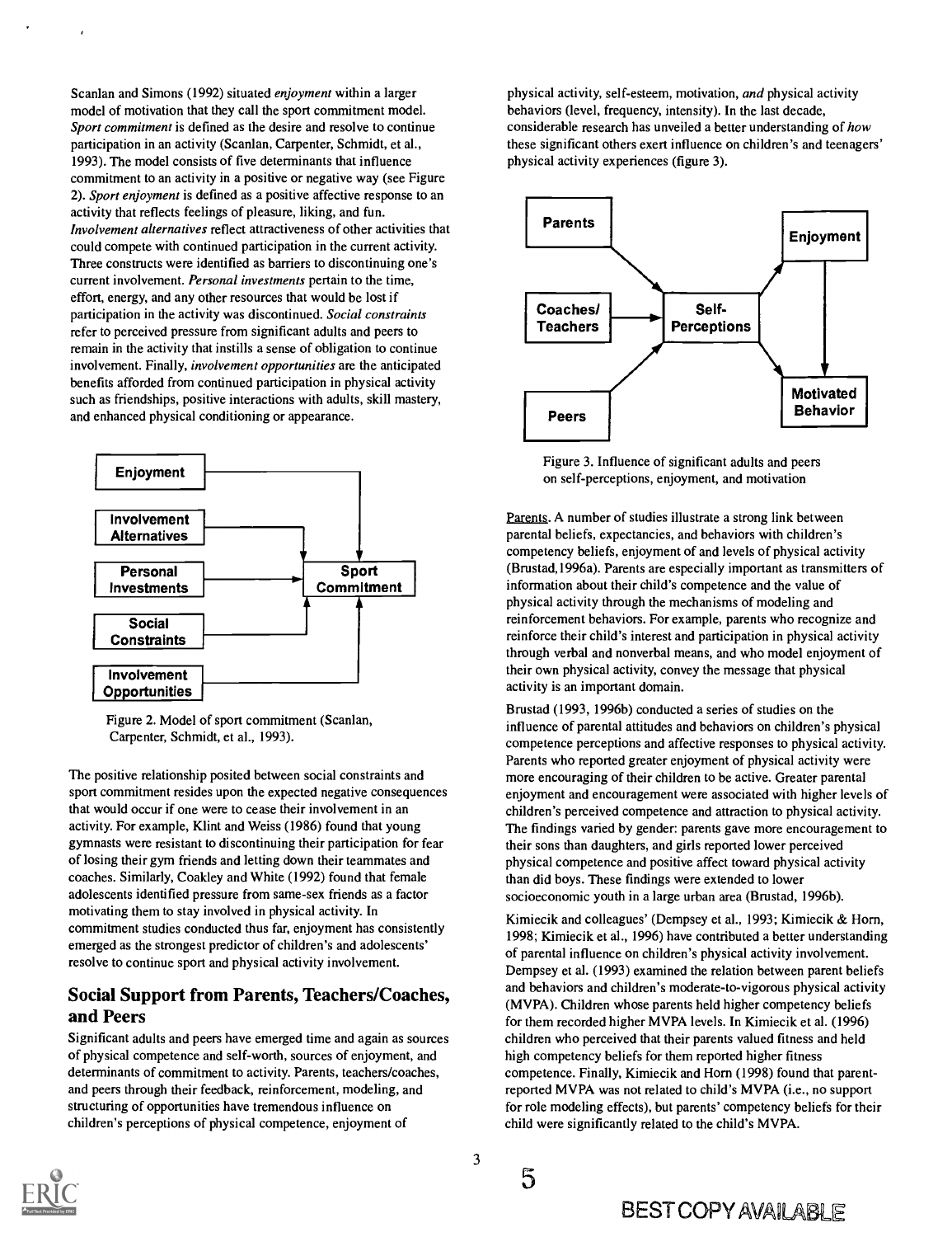The preceding studies provide rather consistent findings about parental influence in youth physical activity. Parents who are seen as confident about their child's abilities, supportive of physical activity involvement, and experience enjoyment in their own activity are associated with young participants who report greater ability perceptions, positive affect, motivation, and frequency and intensity of physical activity. Moreover, children's perceptions of parents' beliefs and behaviors are more strongly related to their selfevaluations and physical activity behaviors than parent-reported beliefs and behaviors.

Teachers/Coaches. Coaches' and teachers' feedback and reinforcement comprise informational (i.e., instruction) or evaluative (e.g., praise, criticism) responses to participation and performance. Several intervention studies by Smith and Smoll (1996) demonstrate that the quantity and quality of coaches' feedback result in positive outcomes for young sport participants. Coaches who engaged in more frequent praise for desirable behaviors (effort, technique), encouragement following skill errors, and instruction following performance attempts were associated with players who were higher in perceived ability, enjoyment, and intention to continue playing, and lower in anxiety and attrition rates. Perhaps one of the most powerful findings was the significant pre-post season increase in global self-esteem for children who began the season with low self-esteem and who played for trained coaches.

Horn (1985) studied the influence of coaches' behaviors on 13-15 year-old female players' perceptions of softball competence over the course of a season. Players who received more frequent praise following successful performances scored lower in perceived competence, while players who received greater frequencies of criticism in response to errors reported higher competence perceptions. These paradoxical results were explained in terms of the contingent nature of the feedback that was provided. Specifically, praise was not given for specific and challenging skills, but was offered for mastering easy skills or exhibiting mediocre performance. In contrast, criticism was given based on specific performance levels and combined with information on how to improve on subsequent mastery attempts. To further support this inference, Horn (1984) reported that lower skilled players were given more praise, while more talented athletes received more criticism for their efforts. Subsequent studies that replicated and extended Horn's (1984, 1985) research and supported her conclusions (Allen & Howe, 1998; Black & Weiss, 1992).

In the physical education classroom Ferrer-Caja and Weiss (in press) tested the efficacy of a motivational model among female and male students in high school classes. For females, a mastery motivational climate (teacher emphasized skill learning over competition) and a non-directive teaching style (teacher allowed students choices in their activities) positively influenced perceptions of physical competence, a task goal orientation (defining success in self-referenced ways), and perceptions of autonomy. In turn, selfperceptions were strong predictors of intrinsic motivation and physical activity behaviors (e.g., effort and persistence).

Collectively, these studies imply that coaches and teachers who structure a learning environment that encourages a self-referenced definition of success (e.g., improvement, mastery, enjoyment), rather than normative standards or peer comparison, are likely to positively influence students' self-perceptions, emotional reactions, and motivation to continue activity involvement. Teachers and coaches who allow their participants some choices in activity

selection are associated with students who feel empowered that they determine their own behaviors, and this is positively tied to motivated behaviors. Finally, coaches and teachers who use the principles of reinforcement and informational feedback effectively and appropriately will have a positive impact on their learners.

Peers. One's peer group and close friends (classmates, teammates, neighborhood pals) are powerful socializing agents who contribute beyond the influence of adults to children's psychosocial development in school *and* physical activity involvement (Weiss, in press; Weiss et al., 1996). Both peer acceptance and close friendship are salient aspects of peer relationships and interactions. Peer acceptance refers to one's popularity and status within one's peer group. Research shows a strong linkage between physical competence and peer acceptance (Kunesh, Hasbrook, & Lewthwaite, 1992; Weiss & Duncan, 1992). Children and teenagers who are physically skilled and hold positive beliefs about their abilities, tend to be more popular with their peer group. Moreover, unskilled youth may be the source of ridicule, exclusion, and lack of opportunities. Children who feel that they are popular with their peer group are motivated to continue participation to maintain their friendships, experience greater enjoyment and less anxiety associated with physical activity, and report higher levels of motivation.

Friendship refers to specific aspects of a dyadic peer relationship, such as similarity, companionship, esteem enhancement, loyalty, and emotional support. Studies show that children view sports as an arena in which to develop close friendships that allow opportunities for emotional support and self-esteem affirmation (Weiss et al., 1996). Weiss and Smith (1999, Weiss et al., 1996) conducted a series of studies to understand the nature of physical activity-related friendships and their role in children's psychosocial development and physical activity participation. Several positive dimensions of best activity-related friendships emerged for 8-16 year-old participants such as self-esteem enhancement, companionship, pleasant play and association, intimacy, loyalty, emotional support, and conflict resolution. Younger children (ages 10-13) cited companionship and pleasant play more frequently as characteristics of their best sport friendships, while older youth (ages 14-18) rated loyalty and intimacy, things in common, and conflict higher. Girls rated self-esteem enhancement and supportiveness, loyalty and intimacy, and things in common higher, and boys rated conflict higher. Finally, youth who reported higher friendship quality on companionship and pleasant play reported greater sport enjoyment and a stronger desire to stay involved in their participation.

Some studies have focused upon the influence of close friendship on children's psychosocial development and physical activity involvement. Duncan (1993) examined the influence of esteem support and companionship dimensions of friendship on emotional and motivational outcomes among 12-15 year-old middle school youth. Girls and boys who perceived greater friendship quality in these two areas reported greater enjoyment doing physical activities and interest in choosing activities outside of the school setting. Smith (1999) found that middle school girls' and boys' perceptions of close friendship were significantly related to physical self-worth, positive affect, intrinsic motivation, and physical activity levels. Specifically, both female and male youths who reported they had a close friend in sport or physical activities felt better about themselves physically, liked physical activity and sports more, were motivated by challenging activities, and were more physically active.

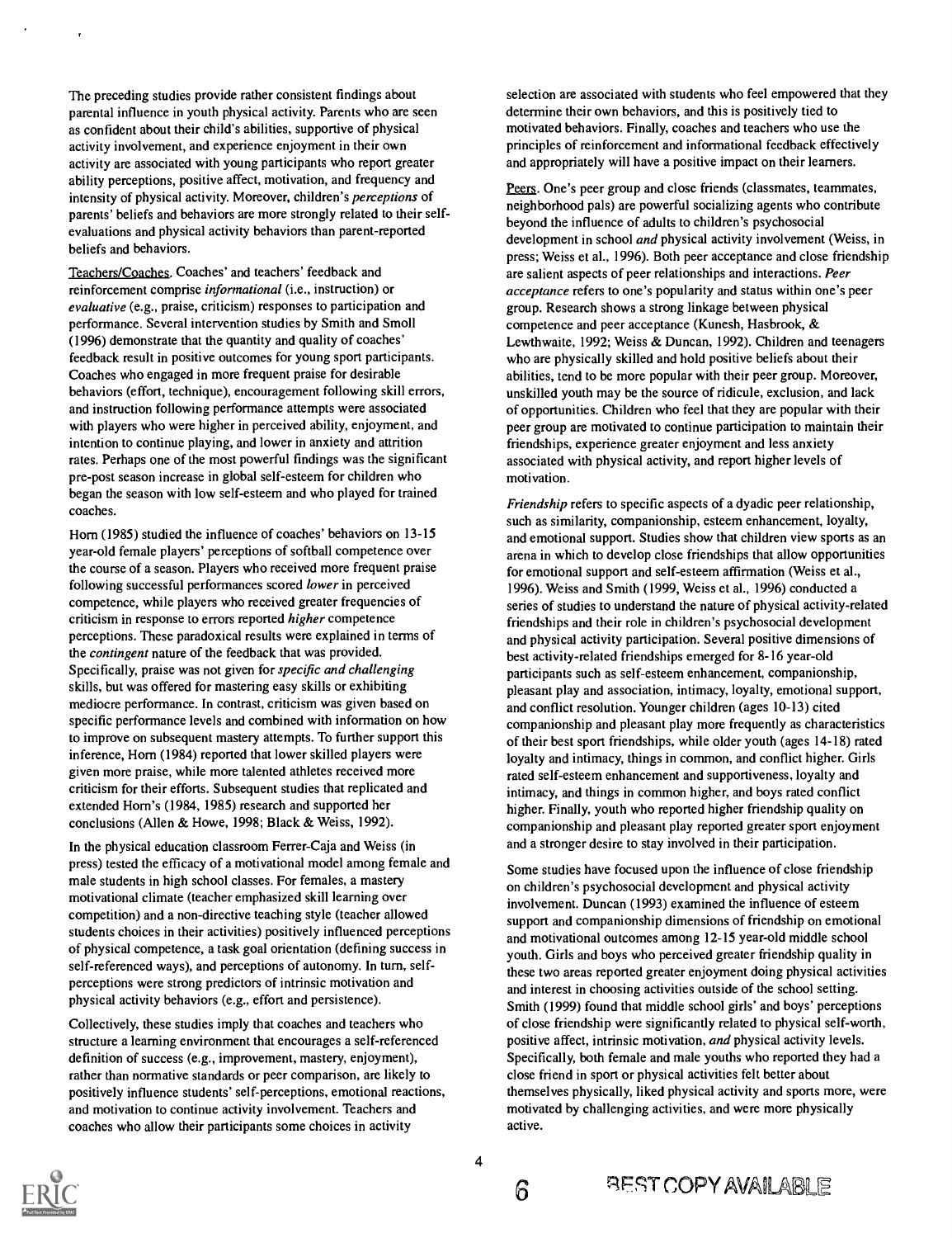Children describe many positive and few negative dimensions of close sport and physical activity friendships. They view these friendships as supportive relationships, ones that provide selfesteem enhancement, emotional support, loyalty, companionship, intimacy, and things in common such as values, interests, and activities. Moreover, friendship dimensions such as esteem support and companionship are related to feelings of self-worth, positive affect toward physical activity, and motivation to continue participation. Parents, teachers, and coaches should be educated and encouraged to help children develop close, supportive friendships within the physical activity context to accrue these benefits of peer interactions and relationships. Moreover, a physical activity intervention for early and middle adolescents would be remiss if peer relationships and interactions were not targeted as key components.

#### Enhancing Physical Activity in Kids

This article targets several determinants of children's motivation and physical activity. Perceptions of competence and self-esteem influence enjoyment and physical activity behaviors. Thus intervention strategies must focus upon maintaining and enhancing children's self-evaluations of physical ability to ensure continued interest and participation. *Enjoyment* and other positive emotional experiences associated with physical activity sustain commitment toward and actual levels of physical activity. The activities that kids do must be fun and more appealing than alternative unhealthy activities. Finally, social support by parents, teachers, coaches, and peers is essential to positive self-beliefs, enjoyment, and motivation to continue activity. The model depicted in Figure 1 conveys these relationships among social support, self-evaluations, enjoyment, and physical activity. Several intervention strategies for maintaining and enhancing motivation and physical activity in kids are offered based on this model.

Provide optimal challenges. An *optimal challenge* is one that matches the difficulty level of activities to the child's capabilities. Thus children's successful mastery of skills is within reach, but they must exert necessary effort and persistence to attain the goal. I like to think of optimal challenges as "matching the activity to the child, and not the child to the activity". Skills that are too easy in relation to a child's talents are boring and do not allow for realistic goals. Skills that are too difficult invoke anxiety and frustration when persistent efforts are unsuccessful. Because children use mastery of skills, effort expenditure, and self-improvement as criteria for determining how physically competent they are, optimal challenges offer children a prime opportunity for developing and demonstrating competence that is at the cutting edge of their capabilities. Teachers, coaches, and parents should ensure developmental progressions in skills and physical activities, collaborate with children in setting realistic goals for physical activity, and modify games or activities to allow for optimal challenges.

Create a mastery motivational climate. Coaches and teachers influence children's beliefs, affective responses, and behaviors by shaping the learning environment or *motivational climate* in which activities take place (Ames, 1992). Motivational climate focuses upon how success is defined, how children are evaluated, what is recognized and valued, and how mistakes are viewed. A mastery motivational climate is one that promotes learning, effort, and selfimprovement, and mistakes are viewed as part of the learning process. Success is self-referenced, and personal improvements are recognized, praised, and emphasized. In contrast, a performance climate emphasizes norm-referenced modes of success, and evaluation for recognition that focus upon favorable comparison to peers. The motivational climate that is perceived by participants impacts their perceptions of ability, attraction toward physical activity, and motivation.

The acronym TARGET is used to identify effective strategies for structuring a mastery motivational climate in physical activity contexts. TARGET stands for dimensions of Task, Authority, Recognition, Grouping, Evaluation, and Time. Specifically, task variety and optimal challenges, opportunities for choice and shared decision-making, recognition of effort and self-improvement, partner and small-group problem-solving tasks, evaluation criteria focused on self-referenced standards, and adequate time for learning and demonstrating skills define the ingredients for maximizing a mastery climate. Parents, teachers, and coaches are charged with coloring the physical activity environment to achieve these "targeted" goals. Rather than focusing on performance outcomes, emphasizing peers' achievements, recognizing only the most talented youngsters, and using homogeneous ability-grouping (i.e., a performance climate), significant adults can instead cultivate children's view of physical activity through rose-colored lenses (i.e., mastery motivational climate). Because a mastery climate emphasizes cooperative learning rather than competition, diverse ability grouping, and recognition based on individual improvement and not peer comparison, this environment is also most conducive for fostering positive peer relationships, enhancing peer acceptance, and creating opportunities for close friendship development.

Make physical activity fun. Time and again enjoyment emerges as a strong predictor of motivated behavior. When we enjoy the activities that we do, we want to do them more often. This not only applies to children and teenagers, but adults as well! What makes activities fun? We know from studies with children and adolescents that high action and scoring, high personal involvement in the action, close games, and opportunities to affirm friendships are key to activity enjoyment (Coakley, 1993). Change-of-pace activities (e.g., varying activity type and doing so relatively often) and allowing children some choices in activity selection are also key (Weiss, 1991).

Help children help themselves. Mastering skills, achieving personal goals, and progressively improving are internal sources of information children and adolescents use to judge their physical competence. Competence beliefs, in turn, influence levels of selfesteem, enjoyment, motivation, and physical activity levels. Thus, teaching children self-regulated learning strategies such as goal setting and self-monitoring allow them to adopt self-reliant standards for enhancing their perceptions of competence (Weiss, 1995). Goals that are specific, optimally challenging, and selfreferenced will point youth in the right direction for sustaining physical activity motivation. Self-monitoring of physical activity may include the use of training logs or diaries that can be used to compare current to past physical activity frequency, intensity, and duration.

As Director of the Children's Summer Sports Program for 15 years at the University of Oregon, I pulled together these motivational methods as "Weiss's Ten Commandments for Maximizing Motivation" (see Table 1). These principles are derived from theory, research, and practical experiences, and serve to consolidate the key points emphasized in this article.



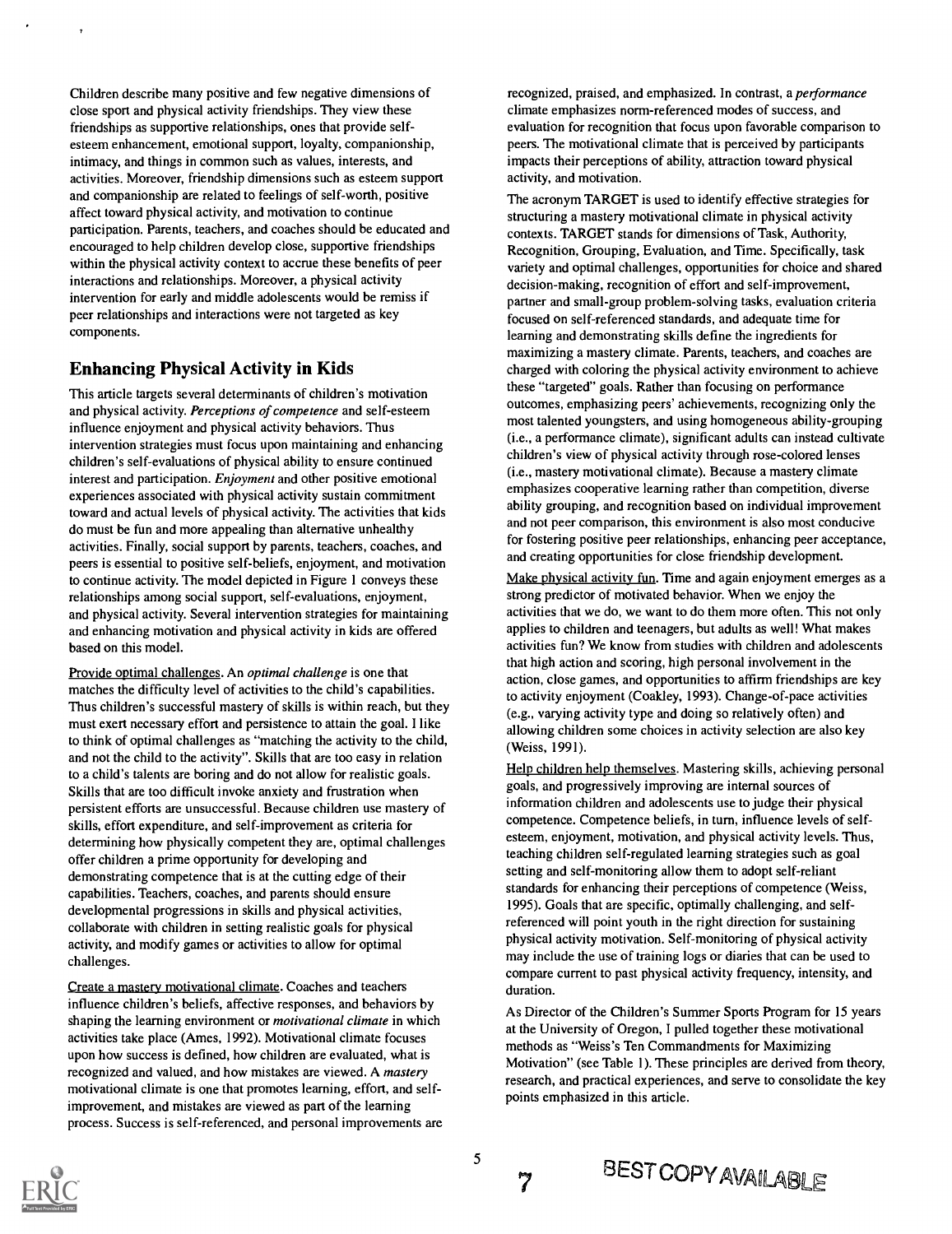| <b>Table 1</b>                                                                                  |                                                                                                                                                                                                                     | <b>Conclusion</b><br>There is no question that physical activity affords participants a<br>number of physiological and psychological health benefits. People<br>know that they should exercise, but staying motivated to be<br>physically active at levels to accrue these benefits is another story.<br>Because active children may lead to active adolescents and adults,                              |
|-------------------------------------------------------------------------------------------------|---------------------------------------------------------------------------------------------------------------------------------------------------------------------------------------------------------------------|----------------------------------------------------------------------------------------------------------------------------------------------------------------------------------------------------------------------------------------------------------------------------------------------------------------------------------------------------------------------------------------------------------|
| <b>Weiss's Ten Commandments for</b><br><b>Maximizing Motivation</b><br>Principle<br>Commandment |                                                                                                                                                                                                                     |                                                                                                                                                                                                                                                                                                                                                                                                          |
| 1                                                                                               | Focus on teaching and practicing skills: maximize<br>equipment, facilities, instructors; don't introduce<br>competitive play too early; make sure it's fun -<br>provide variety.                                    | we should focus our efforts on our youngest members of society.<br>Specifically, significant adults are primed to structure the<br>environment and exhibit behaviors that enhance children's physical<br>competency beliefs, self-esteem, and enjoyment of physical activity.<br>In turn, these perceptions and emotions are the keys to solving the<br>mystery of motivating kids in physical activity. |
| 2                                                                                               | Modify skills and activities: sequential progressions;<br>modify space, equipment, rules; match the activity to<br>the child, not the child to the activity.                                                        |                                                                                                                                                                                                                                                                                                                                                                                                          |
| 3                                                                                               | Realistic expectations for each child: individual<br>learning rates and goals.                                                                                                                                      |                                                                                                                                                                                                                                                                                                                                                                                                          |
| 4                                                                                               | Become an excellent demonstrator: lots of "show and<br>tell"; repeated demonstrations; multiple angles.                                                                                                             |                                                                                                                                                                                                                                                                                                                                                                                                          |
| 5                                                                                               | Catch kids doing things correctly: compliment,<br>instruct, and encourage; provide optimal challenge<br>as a follow-up.                                                                                             |                                                                                                                                                                                                                                                                                                                                                                                                          |
| 6                                                                                               | Reduce kids' fears of trying skills: provide an<br>encouraging atmosphere - performance errors are part<br>of the learning process; reduce fears of getting hurt –<br>show how you've ensured safety; show empathy. |                                                                                                                                                                                                                                                                                                                                                                                                          |
| 7                                                                                               | KISS: keep instructions short and simple; maximize<br>practice and playing time.                                                                                                                                    |                                                                                                                                                                                                                                                                                                                                                                                                          |
| 8                                                                                               | Be enthusiastic: it's contagious! smile, interact, listen.                                                                                                                                                          |                                                                                                                                                                                                                                                                                                                                                                                                          |
| 9                                                                                               | Build character: be a role model; identify and take<br>advantage of teachable moments.                                                                                                                              |                                                                                                                                                                                                                                                                                                                                                                                                          |
| 10 <sup>10</sup>                                                                                | Let children make some choices: involve them in the<br>decision-making process; ask questions.                                                                                                                      |                                                                                                                                                                                                                                                                                                                                                                                                          |

The President's Council on Physical Fitness and Sports Research Digest is now available on-line at http://www.indiana.edu/-preschal

Please note that the appropriate language for the citation of this resource is:

The President's Council on Physical Fitness and Sports Research Digest.

### The President's Council on Physical Fitness and Sports

The President's Council on Physical Fitness and Sports (PCPFS) was established in 1956 through an Executive Order by President Dwight D. Eisenhower as part of a national campaign to help shape up America's younger generation. Today, the PCPFS serves as an advisory council to the President and Secretary of the Department of Health & Human Services on matters involving physical activity, fitness and sports to enhance and improve the health of Americans of all ages.

The PCPFS enlists the active support and assistance of individual citizens, civic groups, private enterprise, and voluntary organizations to promote and improve the physical activity and fitness of all Americans and to inform the public of the important link which exists between regular activity and good health.

Twenty (20) individuals from the sports, fitness and health fields are appointed by the President to serve as members of the Council. They are:

Lee Haney, Chairman Elizabeth Arendt, M.D., St. Paul, MN Jeff Blatnick, Halfmoon, NY Ralph Boston, Knoxville, TN Don Casey, East Rutherford, NJ Timothy Finchem, Ponte Vedra Beach, FL Rockne Freitas, Ed.D., Honolulu, HI

Zina Garrison, Houston, TX Jimmie Heuga, Avon, CO Jim Kelly, Buffalo, NY Judith Pinero Kieffer, Los Angeles, CA Deborah Slaner Larkin, Pelham, NY Nikki McCray, Washington, D.C. Albert Mead III, Atlanta, GA

Jack Mills, Columbia, SC Ellen Hart Pefia, Denver, CO Ken Preminger, Atherton, CA Amber Traysky, Laramie, WY Executive Director-Sandra Perlmutter Two (2) vacancies

200 Independence Avenue, S.W., Washington, DC 20201 • (202) 690-9000 • FAX (202) 690-5211



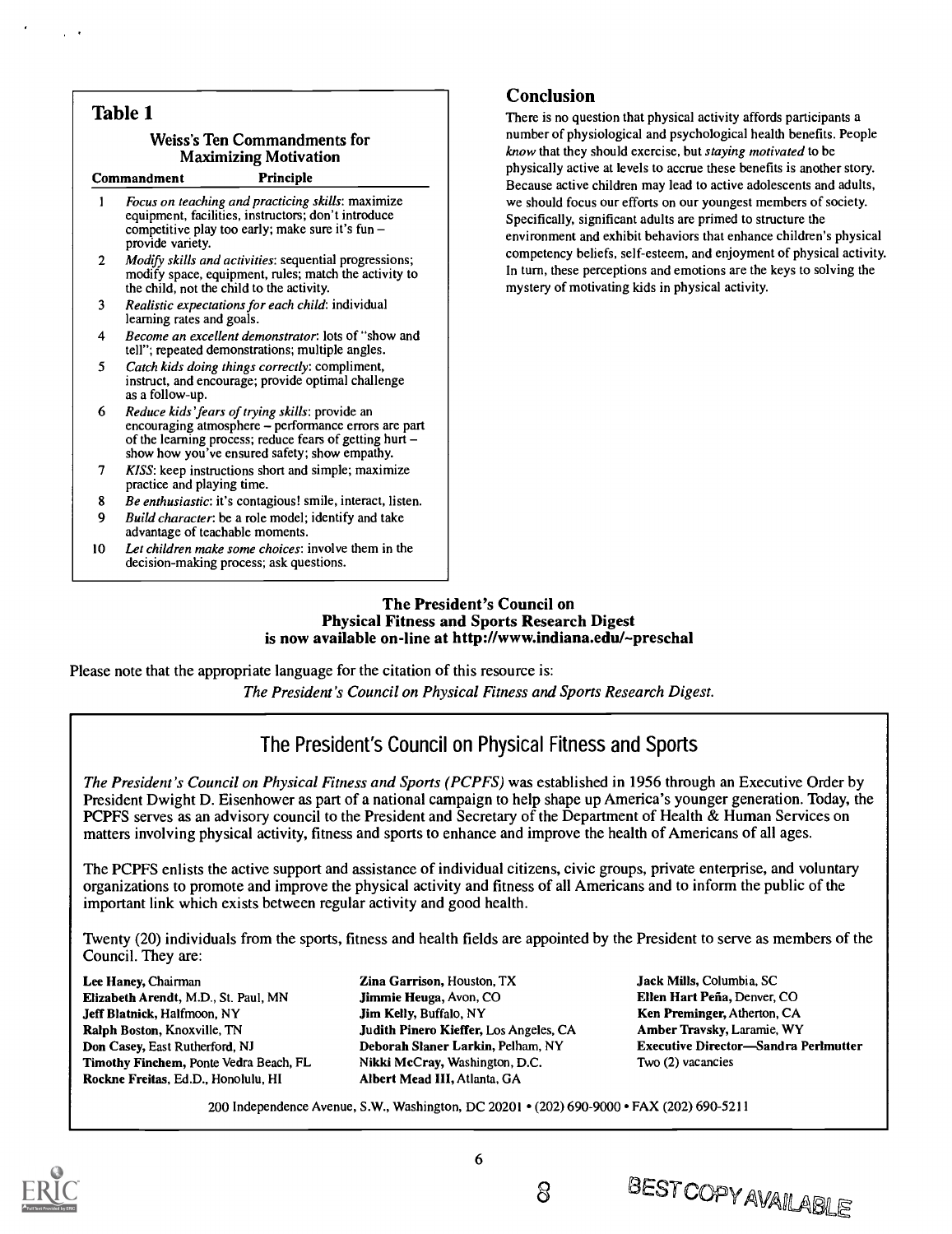# Physical Activity and Fitness Quote

"Significant adults are primed to structure the environment and exhibit behaviors that enhance children's physical competency beliefs, self-esteem, and enjoyment of physical activity. In turn, these perceptions and emotions are the keys to solving the mystery of motivating kids in physical activity."

> Maureen R. Weiss, Ph.D. Department of Human Services Curry School of Education University of Virginia Charlottesville, VA 22903

Please Post President's Council on Physical Fitness & Sports 200 Independence Avenue, S.W., Washington, DC 20201 (202) 690-9000 FAX (202) 690-5211



7 9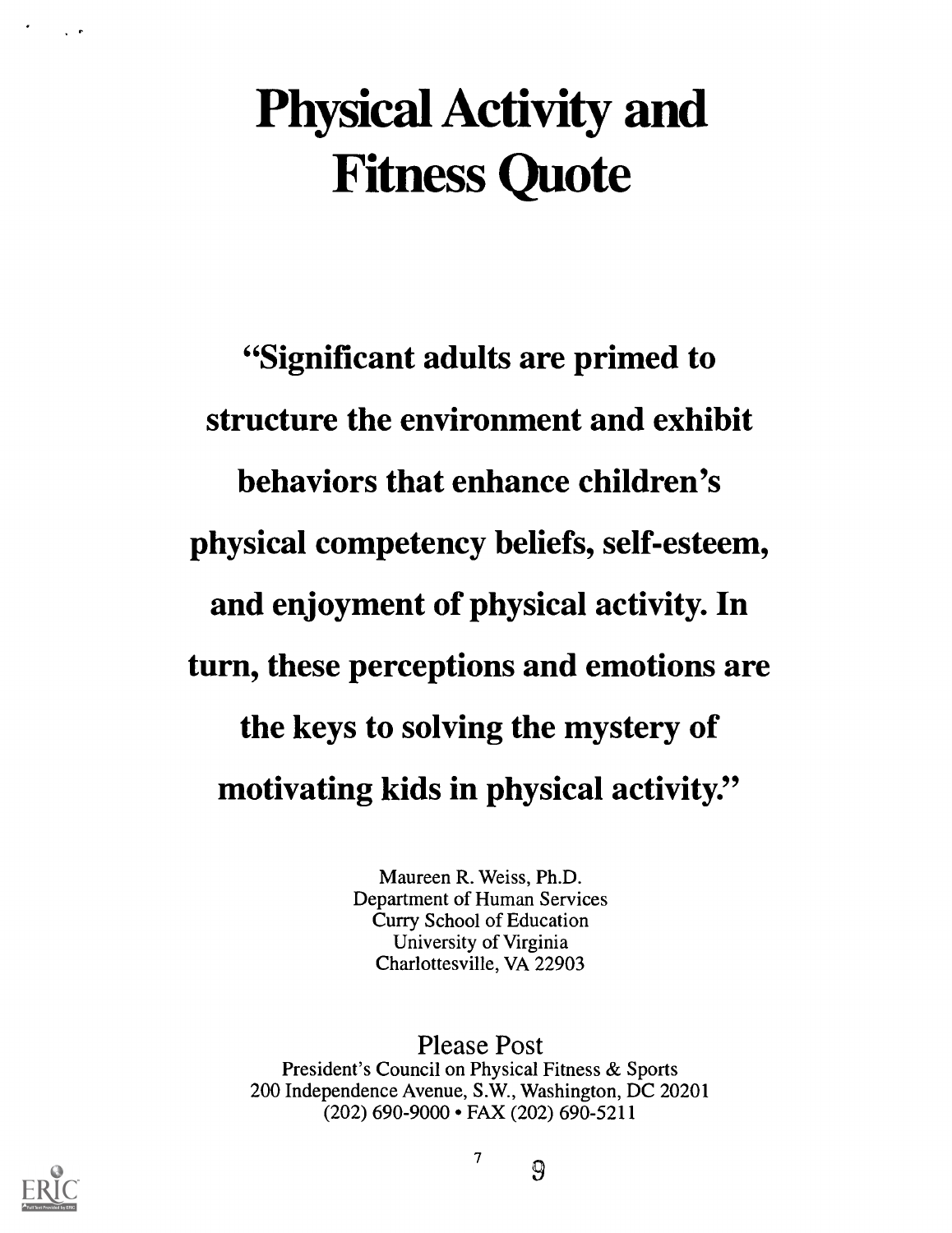$\bullet$  .  $\Box$ 1 L 15

- REFERENCES Allen, J.B., & Howe, B. (1998). Player ability, coach feedback, and female adolescent athletes' perceived competence and<br>satisfaction. *Journal of Sport & Exercise Psychology,* 20, 280-299.
- Ames, C. (1992). Achievement goals, motivational climate, and motivational processes. In G.C. Roberts (Ed.), *Motivation in*<br>sport *and exercise* (pp. 161-176). Champaign, IL: Human Kinetics.
- Black, S.J., & Weiss, M.R. (1992). The relationship among perceived coaching behaviors, perceptions of ability, and<br>motivation in competitive age-group swimmers. *Journal of Sport & Exercise Psychology,* 14, 309-325. Brustad, R.J. (1993). Who will go out and play? Parental and psychological influences on children's attraction to physical<br>Brustad, R.J. (1993). Who will go out and play? Parental and psychological influences on children's
- activity, *Pediatric Exercise Science,* 5, 210-223.<br>Brustad, R.J. (1996a), Parental and peer influence on children's psychological development through sport. In F.L. Smoll &<br>R.C. Smoll the S.J. *Children and youth in sport*
- Brustad, R.J. (1996b). Attraction to physical activity in urban schoolchildren: Parental socialization and gender influences.<br>Research Quarterly for Exercise and Sport, 67, 316-323.
- Research Quarterly for Exercise and Sport, 67, 316-323.<br>Centers for Disease Control and Prevention (1997). Guidelines for school and community programs to promote lifelong<br>physical activity among young people. MMWR, 46 (No
- Coakley J.J. (1993). Social dimensions of intensive training and participation in youth sports. In B.R. Cahill & AJ. Pearl (Eds.), ktensive participation in children's sports (pp. 77-94). Champaign IL Human Kinetics. Coakley, J.J., & White, A. (1992). Making decisions: Gender and sport participation among British adolescents. *Sociology of*<br>Sport *Journal,* 9, 20-35.
- Dempsey, J.M., Kimiecik, J.C., & Hom, T.S. (1993). Parental influence on children's moderate to vigorous physical activity<br>participation: An expectancy-value approach. *Pediatric Exercise Science*, 5, 151-167.
- Duncan, S.C. (1993). The role of cognitive appraisal and friendship provisions in adolescents' affect and motivation toward<br>activity in physical education. *Research Quarterly for Exercise and Sport,* 64, 314-323.
- Ferrer-Caja, E., & Weiss, M.R. (in press). Predictors of intrinsic motivation among adolescent students in physical education.<br>Research Quarterly for Exercise and Sport.
- Harter, S. (1987). The determinants and mediational role of global sett-worth in children. In N. Eisenberg (Ed.).<br>Contemporary topics in developmental psychology (pp. 219-242). New York: Wiley.
- Horn, T.S. (1984). Expectancy effects in the interscholastic athletic setting: Methodological considerations. *Journal of Spo*rt<br>Psyc*hology,* 6, 60-76.
- Horn, T.S. (1985). Coaches' feedback and changes in children's perceptions of their physical competence*. Journal of*<br>Educa*tional Psychology, 77*, 174-186.
- Ham, T.S., & Claytor, R.P. (1993). Developmental aspects of exercise psychology. In P. Seraganian (Ed.), *Exercise*<br>cosp://www.com/psychology: T*he influence of physical exercise on psychological processe*s (pp. 299-338).
- Horn, T.S., & Harris, A. (1996). Perceived competence in young athletes: Research Indings and recommendations for<br>coaches and parents. In F.L. Smoli & R.E. Smith ficts, Children and youth in sport: A biopsychosocial perspe
- Kimiecik, J.C., & Horn, T.S. (1998). Parental beliefs and children's moderate-to-vigorous physical activity. *Research Quarterly*<br>for Exercise and Sport, 69, 163-175.
- Kimiedk, J.C., Horn, T.S., & Shunn, C.S. (1996). Relationships among children's beliefs, perceptions of their parents' beliefs,<br>and their moderate-to-vigorous physical activity. Research *Quarterly for Exercise and Sport,* Kint, K. A., & Weiss, M. R. (1986). Dropping in and dropping out: Participation motives of current and tormer youth<br>gymnasts. *Canadian Journal of Applied Sport Sciences*, 11, 106-114.
- Kunesh, M., Hasbrook, C.A., & Lewthwaite, R. (1992). Physical activity socialization: Peer interactions and affective<br>responses among a sample of sixth grade girls. *"Sociology of Sport Journal* 9, 385-396. Rowland, T. W. (1990). Developmental exercise physiology Champaign IL. Human Kinetics,
- Rowland, T.W., & Freedson, P.S. (1994). Physical activity, fitness, and health in children: A close look. Pediatrics, 93, 669-
- Scanlan, T.K., Carpenter, P.J., Schmidt, G.W., Simons, J.P., & Keeler, B. (1993). An introduction to the sport commitment<br>model. *Journal of Sport & Exercise Psychology,* 15, 1-15.
- Scanlan, T.K., & Simons, J.P. (1992). The construct of sport enjoyment. in G.C. Roberts (Ed.), *Motivation in sport and*<br>exercise (pp. 199-215). Champaign, IL: Human Kinetics.
- Smith, A.L. (1999). Perceptions of peer relationships and physical activity participation in early adolescence. *Journal o*r Sport<br>& Exercise Psychology, 21, 329-350.
- Smith, R.E., & Smoll, F.L. (1996). The coach as a focus of research and intervention in youth sports. In F.L. Smoll & R.E.<br>Smith (Eds.), *Children and youth in sport: A biopsychosocial perspective* (pp. 125-141). Madison, amu trus.<br>Benchmark
- Weiss, M.R. (1991). Psychological skill development in children and adolescents. The Sport Psychologist, 5, 335-354.
- Weiss, M. K. (1993a). Psychological effects of intensive sport participation on children and youth: Self-esteem and<br>motivation: In B. R. Cahill & A.J. Pearl (Eds.), *Intensive participation in children's sports* (pp. 39-69
- Weiss, M.R. (1993b). Children's participation in physical activity: Are we having fun yet? Pediatric Exercise Science, 5, 205-
- Weiss, M.R. (1995). Children in sport: An educational model. In S. Murphy (Ed.), *Sport psychology interventions* (pp. 39-<br>69). Champaign, IL: Human Kinetics.
- Weiss, M.R. (in press). Social influences on children's psychosocial development in youth sports. In R.M. Malina (Ed.), *Youth*<br>sports *in the 21¤ century: Organized sport in the lives of children and adolescent*s. Champai
- Weiss, M.R., & Duncan, S.C. (1992). The relation between physical competence an peer acceptance in the context of<br>children's sport participation. *Journal of Sport and Exercise Psychology,* 14, 177-191.
- Weiss, M. R., & Libbeck, V. (1996). Self-esteem and perceptions of competence in youth sport: Theory, research, and<br>enhancement strategies. In 10. Bar-0r (Ed.), The ensurchopaedia of sports medicine, Volume VI: The child a
- Weiss, M.R., & Ferrer-Caja, E. (in press). Motivational orientations and sport behavior. in T.S. Hom (Ed.), *Advances in sport*<br>psyc*hology* (2nd Ed.). Champaign, IL: Human Kinetics.
- Weiss, M.R., & Smith, A.L. (1999). Quality of youth sport friendships: Measurement and validation. *Journal of Sport &*<br>Exerc*ise Psychology,* 21, 145-166. Weiss, M.R., Smith, A.L., & Theeboom, M. (1996). "That's what friends are for": Children's and teenagers' perceptions of<br>peer relationships in the sport domain. *Journal of Sport & Exercise Psychology,* 18, 347-379.

#### Indiana University PRESIDENT'S CHALLENGE

Poplar's Research Center 400 East 7th Street Bloomington, IN 47405

41-454-02